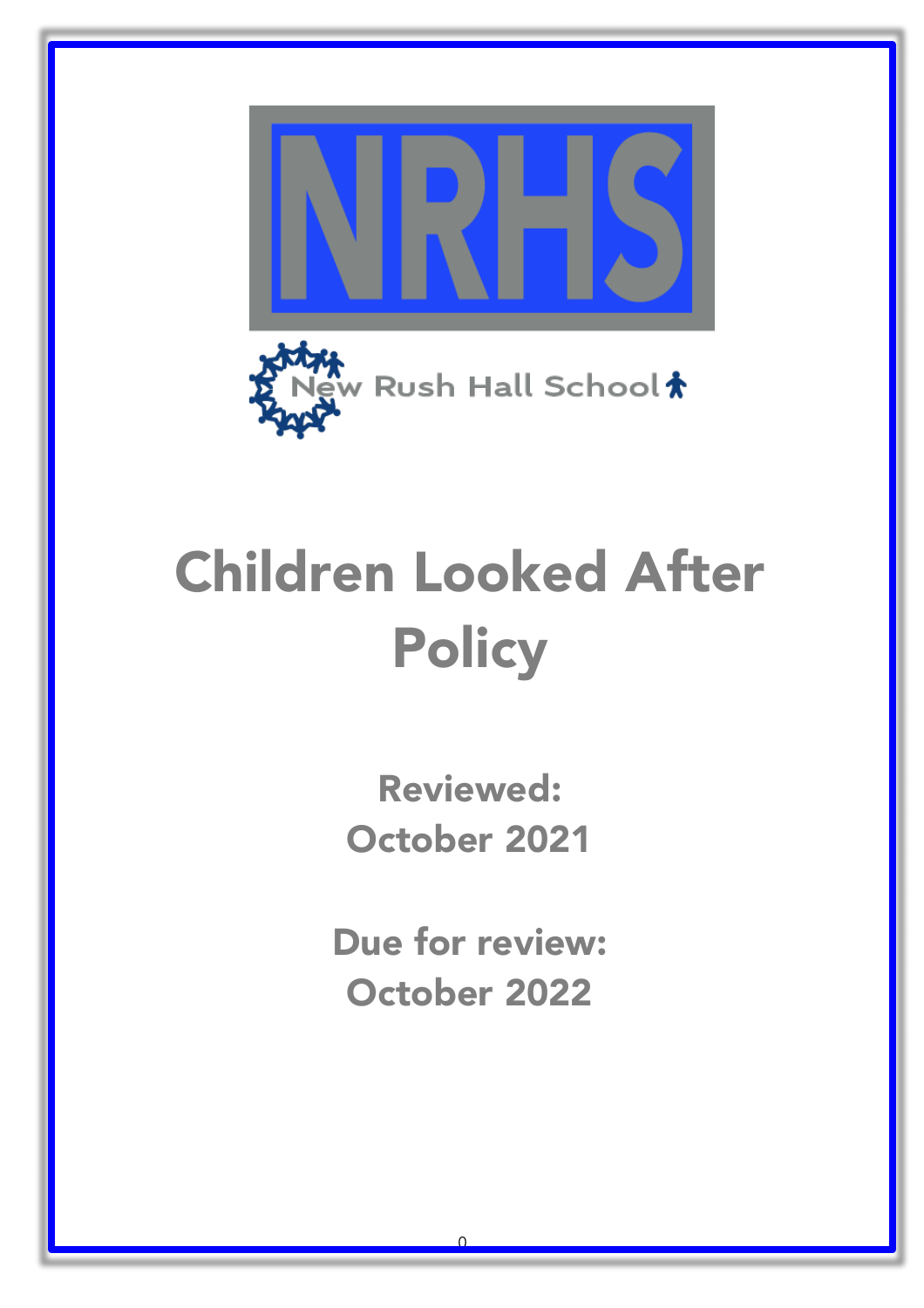**CONTENTS** 

| ROLES AND RESPONSIBILITIES OF THE DT/CLA CO-ORDINATOR __________________________3  |  |
|------------------------------------------------------------------------------------|--|
|                                                                                    |  |
|                                                                                    |  |
| ROLE AND RESPONSIBILITY OF THE GOVERNING BODY ___________________________________4 |  |
|                                                                                    |  |
|                                                                                    |  |
|                                                                                    |  |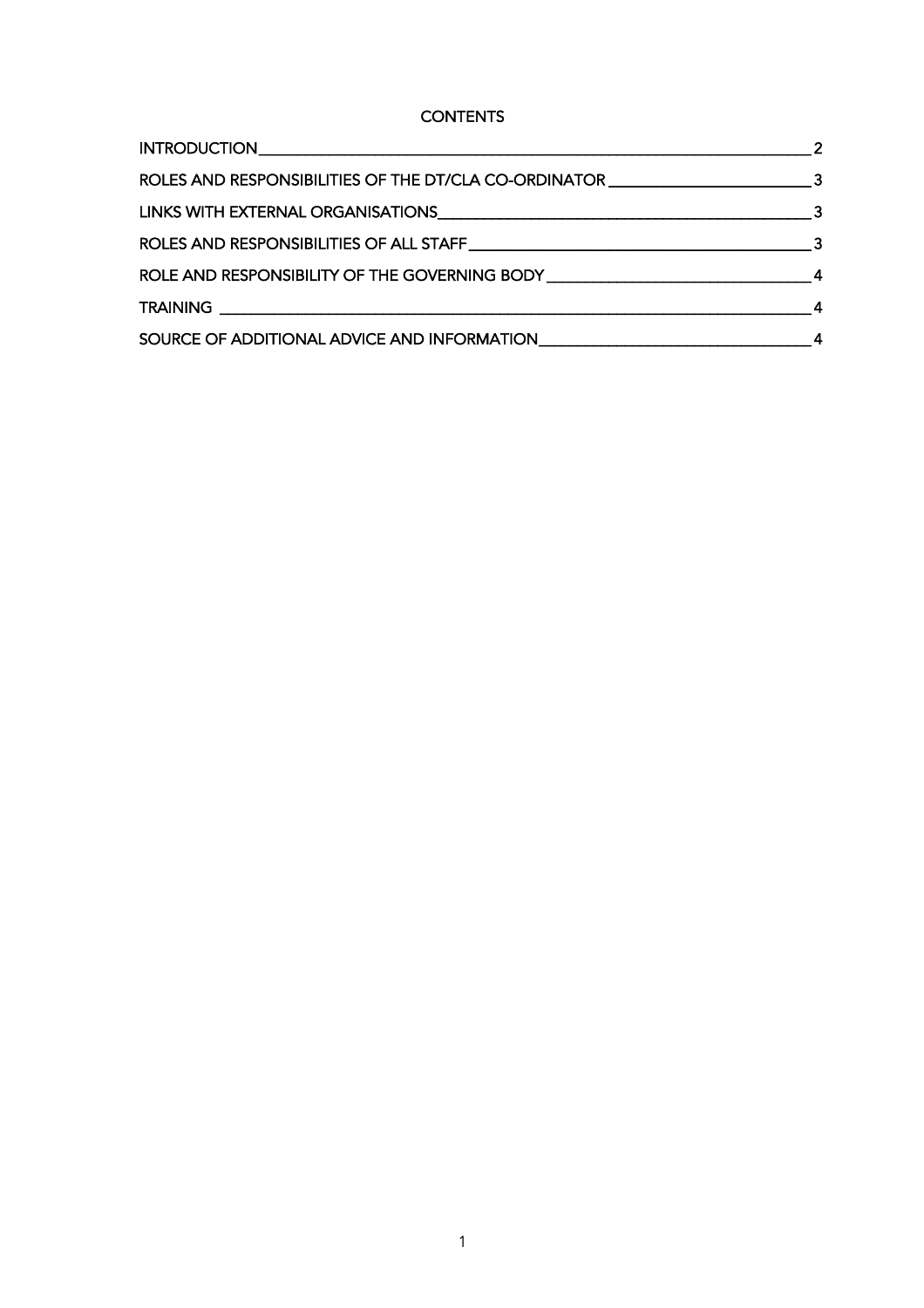## **INTRODUCTION**

#### Who are our Children Looked After (CLA)?

Pupils become 'Looked After' either if they have been taken into Care by the Local Authority (LA), or have been accommodated by the Local Authority (Care Order). Most CLA are accommodated with families (Foster Carers), some may be accommodated in a children's home, some may live with a relative or be placed back at home with their natural parent under a Supervision Order.

A CLA will have a Care Manager through their LA responsible for the care plan. This is usually a Social Worker.

CLA will have a designated Independent Reviewing Officer (IRO) who is an independent professional overseeing the wellbeing of the pupil. The IRO is responsible for chairing the CLA review and will give guidance on planning for the education and accommodation placements for the pupil. Every CLA should have an Education, Health and Care (EHC) plan managed by the LA in which they reside in.

both the care plan. This is usually a Social<br>ficer (IRO) who is an independent professional<br>msible for chairing the CLA review and will give<br>dation placements for the pupil. Every CLA<br>managed by the LA in which they reside The Governing Body of New Rush Hall School (NRHS) is committed to providing quality education for all its pupils, based on equality of opportunity, access and outcomes. This Governing Body recognises that, nationally, there is considerable educational underachievement of CLA's, when compared with their peers, and is committed to implementing the principles and practice, as outlined in DfEE Circular 0269/2000 and DfEE/DOH Guidance 2000 and the Children Act (2004). The Children Act places a duty to safeguard CLA, to promote their educational achievements and to ensure that they are able to "achieve and reach their full potential". The Guidance recognises the collective responsibility of LA's and schools to achieve good parenting and sets out six principles:

- Prioritising education.
- Having high expectations.
- Inclusion changing and challenging attitudes.
- Achieving continuity and stability.
- Early intervention priority action.
- Listening to pupils.

The Guidance introduced two key measures:

- To ensure Designated Teachers are nominated in every school.
- To ensure Personal Education Plans (PEPs) are in place for all CLA.

Designated Teacher – Mr Sam Walters Designated CLA Co-ordinators – Ms Michelle Hodge and Ms Gail Hayes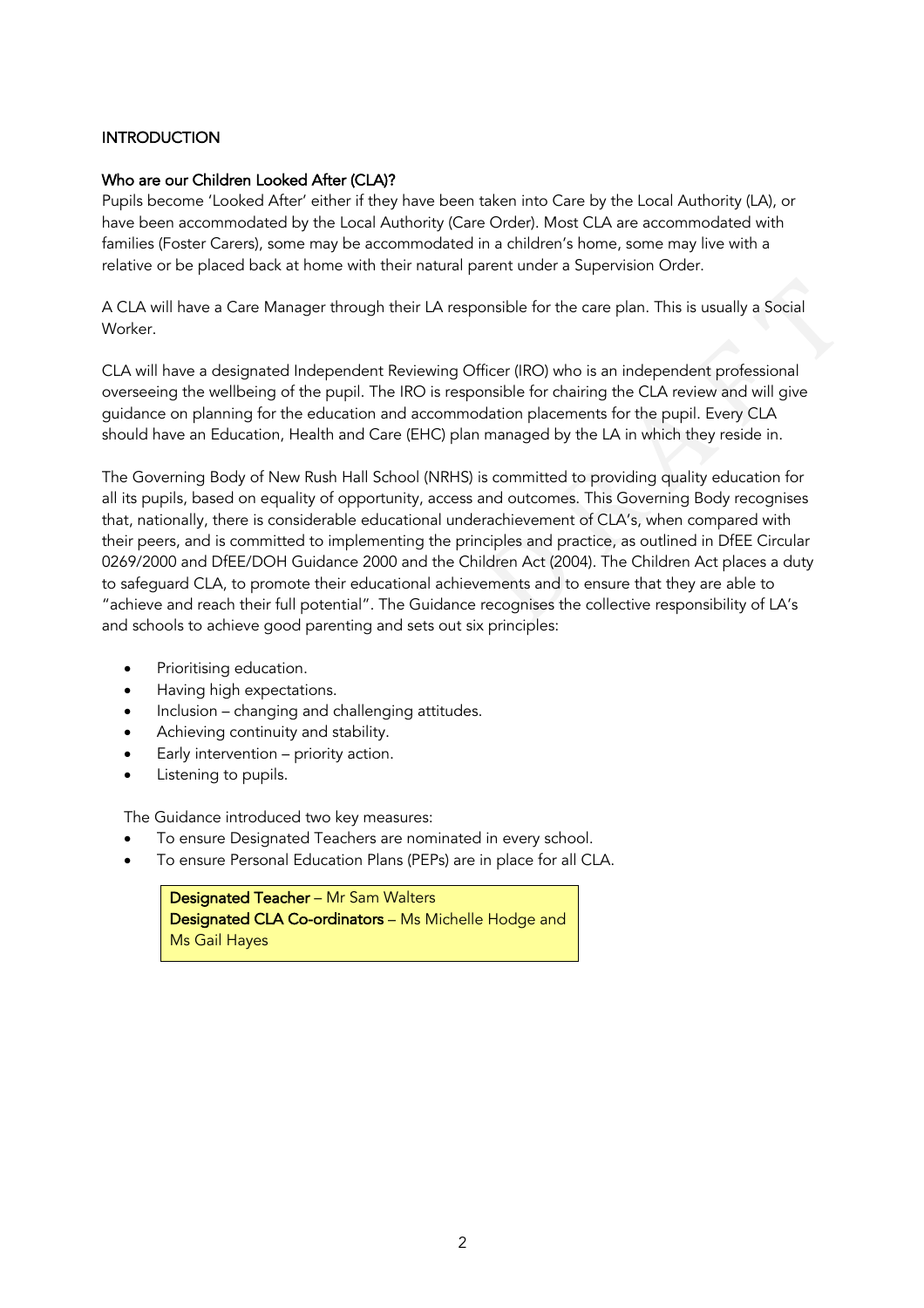# ROLES AND RESPONSIBILITIES OF THE DT/CLA CO-ORDINATOR

- Be an advocate for CLA.
- Ensure a smooth and welcoming induction for the pupil and Parents/Carers.
- Note any specific requirements, including care status and safequarding concerns.
- Attend the CLA review whenever possible.
- requippoint and the Parents/Carens, in liaison with<br>relevant support workers/agencies. Where<br>y Individual Educational Plan (IEP), Pastoral<br>BP), career plan or any other relevant plans. The<br>it is best used in supporting edu • Along with the SW/VS ensure that a PEP is completed (within 20 days of entering care or joining a new school). This should be prepared with the pupil, and the Parents/Carers, in liaison with the Virtual School, the Social Worker and other relevant support workers/agencies. Where appropriate, the PEP should take account of any Individual Educational Plan (IEP), Pastoral Support Plan (PSP), Individual Behaviour Plan (IBP), career plan or any other relevant plans. The PEP should include targets and show progress.
- Discuss the use of the Pupil Premium and how it is best used in supporting education.
- Ensure that each CLA has an identified member of staff to talk with.
- Ensure, when appropriate, entry to examinations for all CLA.
- Co-ordinate support for the pupil in the school and liaise with other professionals and Carers as necessary.
- Monitor any interventions and progress.
- Ensure staff and Governors receive relevant information and training.
- Ensure confidentiality for individual pupils and only share personal information on a need-toknow basis.
- Provide written information to assist planning/review meetings and ensure attendance as far as possible.
- Encourage CLA to participate in extra-curricular activities and out of hours learning.
- Seek urgent meetings with relevant parties when necessary.

# LINKS WITH EXTERNAL ORGANISATIONS

- Social Care Worker/ Community Care Worker/ Residential Childcare Worker.
- Virtual School for CLA (Children Looked After in Education Team).
- Other Virtual Schools for CLA from other LA's.
- Educational psychologists and others from LA SEN services.
- Medical officers.
- School nurses.
- CAMHS.
- **Education Welfare Officers.**
- Youth Offending Service/Police.
- External Learning Providers.

## ROLES AND RESPONSIBILITIES OF ALL STAFF

- To have high aspirations and celebrate the educational and personal achievement of CLA.
- Ensure entry to appropriate examinations for CLA.
- Be familiar with the Guidance on CLA and respond appropriately to requests for information to support the completion of IEPs PEPs and other documentation needed as part of review meetings.
- Liaise with the Designated Teacher where a CLA is experiencing difficulty.